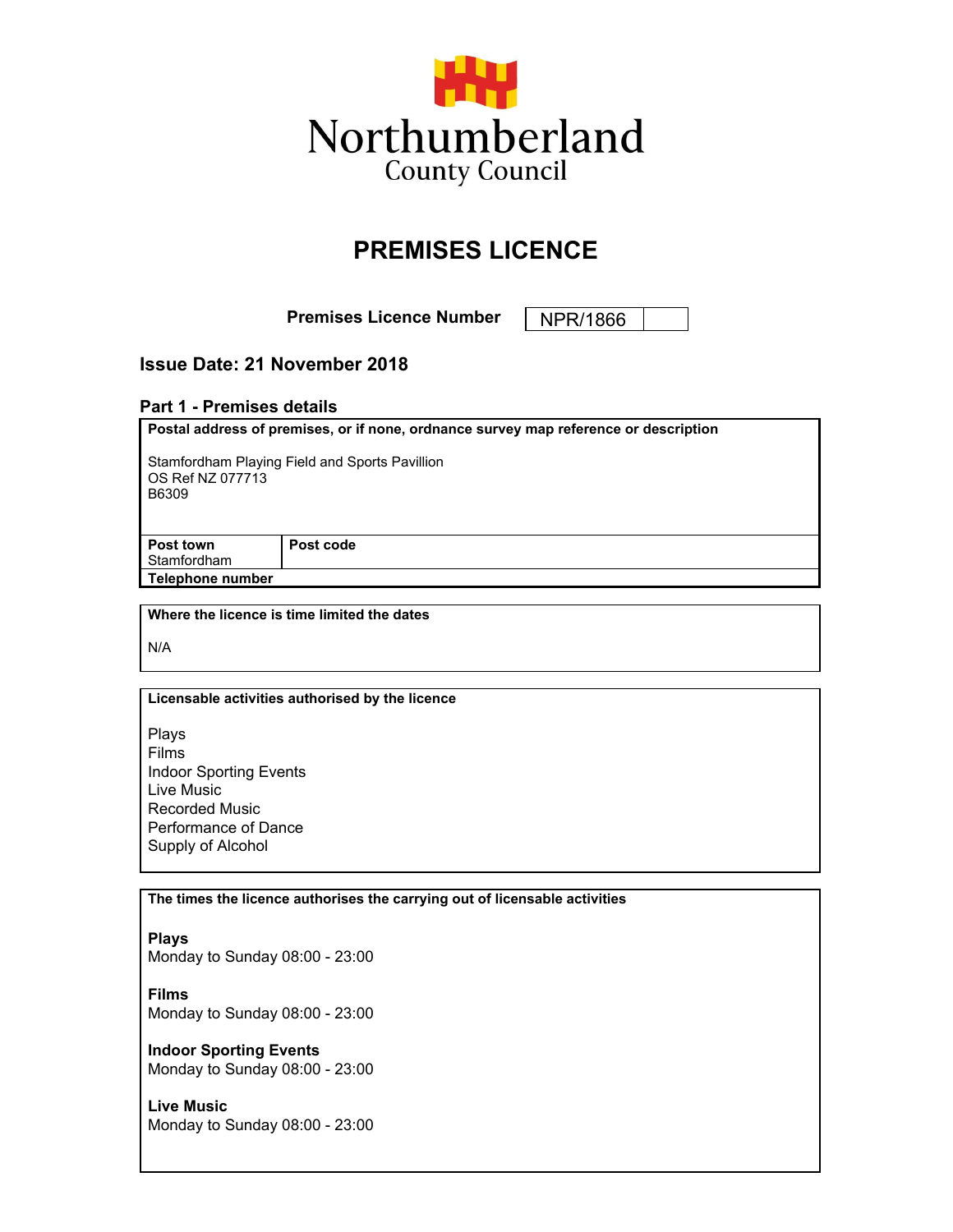### **Recorded Music** Monday to Sunday 08:00 - 23:00

Non standard timings

New Year's Eve 23:01 - 00:30

#### **Performance of Dance** Monday to Sunday 08:00 - 23:00

**Supply of Alcohol** Monday to Sunday 08:00 - 23:00

Non standard timings

New Year's Eve 23:01 - 00:00

#### **The opening hours of the premises**

Monday to Sunday 07:30 - 23:30

Non standard timings

New Year's Eve 23:31 - 01:00

**Where the licence authorises supplies of alcohol whether these are on and/or off supplies**

On & Off the Premises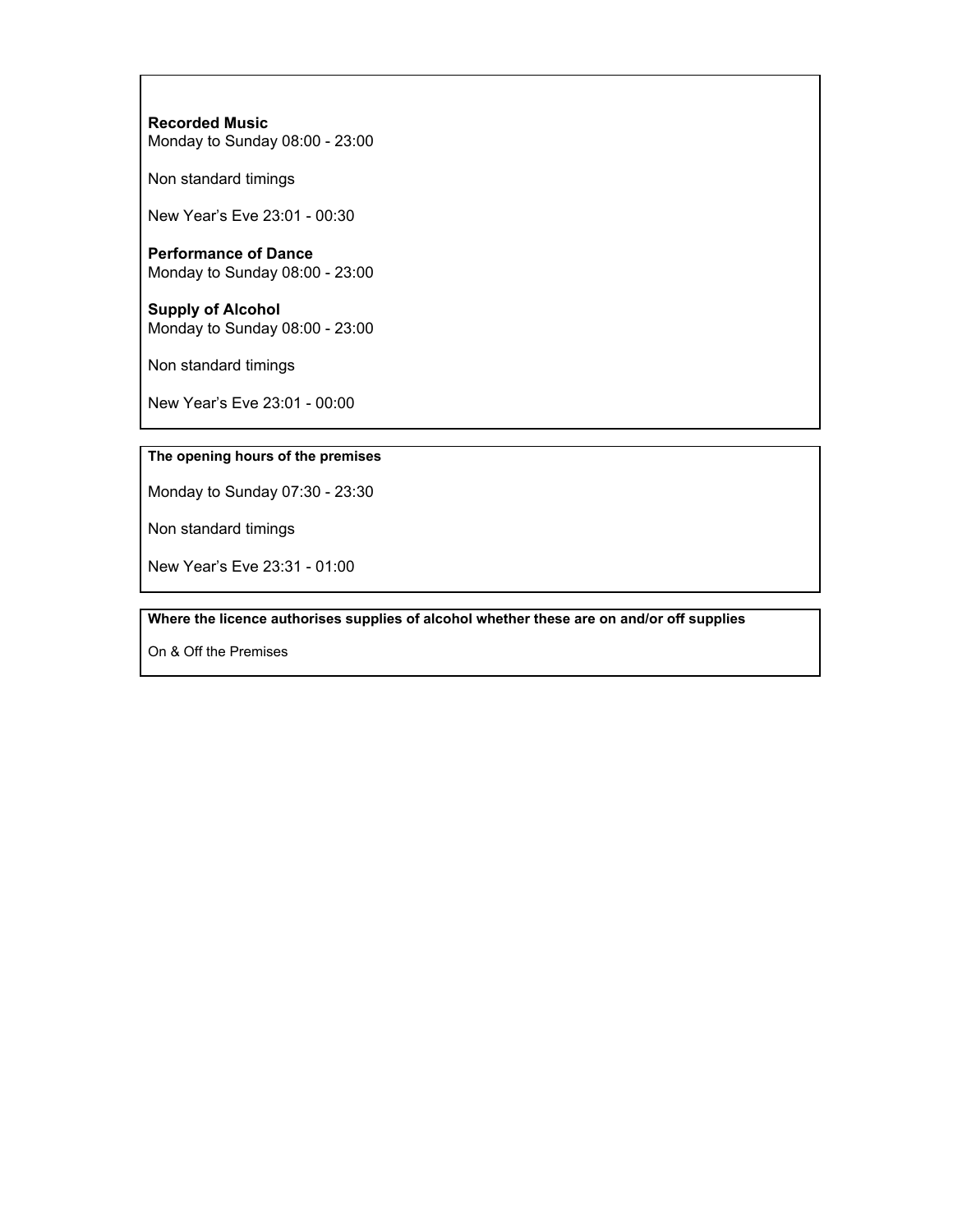#### **Part 2**

**Name, (registered) address, telephone number and email (where relevant) of holder of premises licence**

Stamfordham Playing Field & Village Hall Committee Close House 7 Brewery Close Stamfordham Northumberland NE18 0PQ

01661 886223

noble100100@gmail.com

**Registered number of holder, for example company number, charity number (where applicable)**

502613

**Name, address and telephone number of designated premises supervisor where the premises licence authorises the supply of alcohol**

Disapplied

**Personal licence number and issuing authority of personal licence held by designated premises supervisor where the premises licence authorises for the supply of alcohol**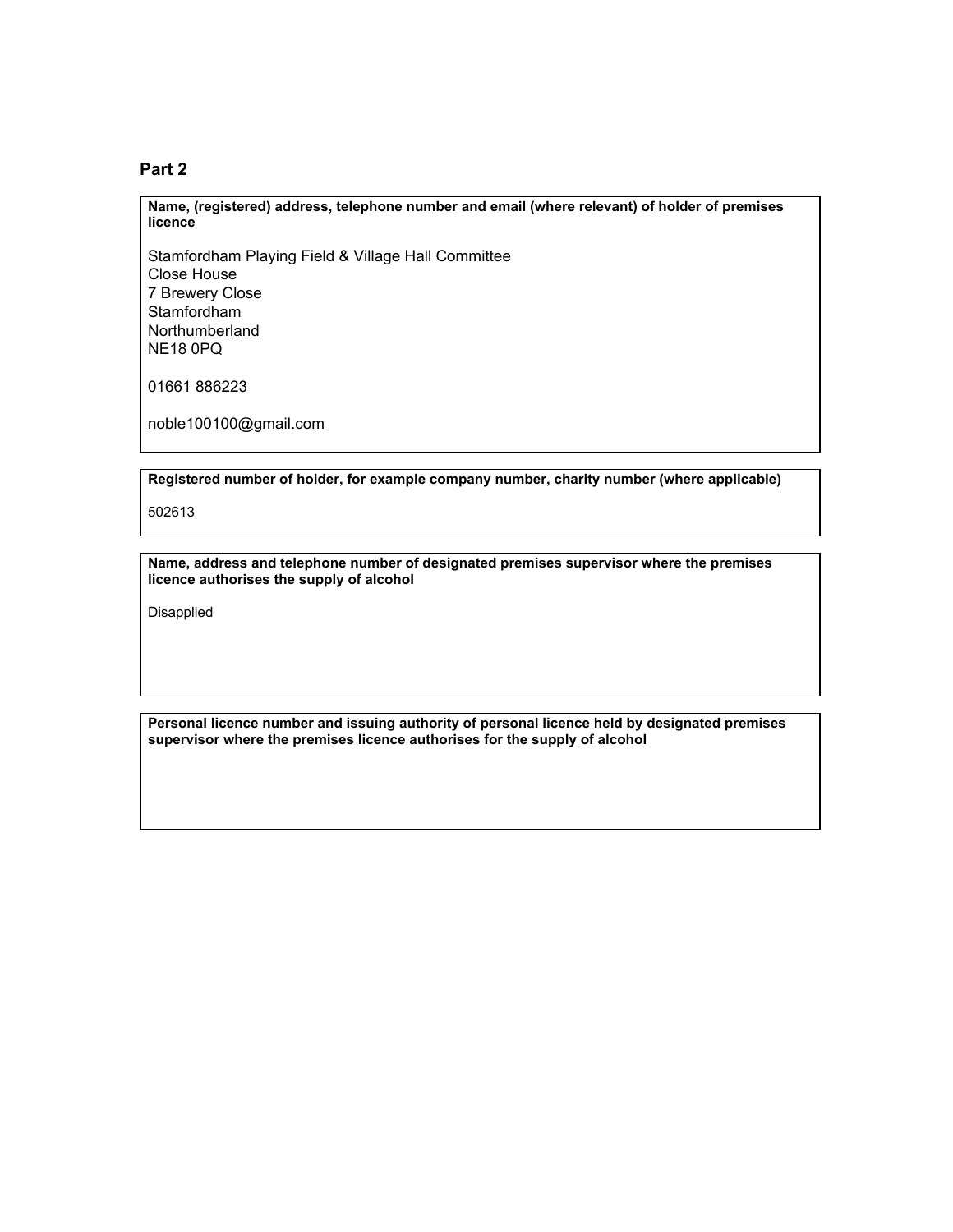## **Annex 1 - Mandatory conditions**

## **Supply Of Alcohol (ON & OFF SALES)**

1. No supply of alcohol may be made under the premises licence -

a) at a time when there is no designated premises supervisor in respect of the premises licence, or

b) at a time when the designated premises supervisor does not hold a personal licence or his personal licence is suspended.

2. Every supply of alcohol under the premises licence must be made or authorised by a person who holds a personal licence.

3. (1) The responsible person must ensure that staff on relevant premises do not carry out, arrange or participate in any irresponsible promotions in relation to the premises.

(2) In this paragraph, an irresponsible promotion means any one or more of the following activities, or substantially similar activities, carried on for the purpose of encouraging the sale or supply of alcohol for consumption on the premises-

(a) games or other activities which require or encourage, or are designed to require or encourage, individuals to-

(i) drink a quantity of alcohol within a time limit (other than to drink alcohol sold or supplied on the premises before the cessation of the period in which the responsible person is authorised to sell or supply alcohol), or

(ii) drink as much alcohol as possible (whether within a time limit or otherwise);

(b) provision of unlimited or unspecified quantities of alcohol free or for a fixed or

discounted fee to the public or to a group defined by a particular characteristic in a manner which carries a significant risk of undermining a licensing objective;

(c) provision of free or discounted alcohol or any other thing as a prize to encourage or reward the purchase and consumption of alcohol over a period of 24 hours or less in a manner which carries a significant risk of undermining a licensing objective;

(d) selling or supplying alcohol in association with promotional posters or flyers on, or in the vicinity of, the premises which can reasonably be considered to condone, encourage or glamorise anti-social behaviour or to refer to the effects of drunkenness in any favourable manner;

(e) dispensing alcohol directly by one person into the mouth of another (other than where that other person is unable to drink without assistance by reason of disability).

4. The responsible person must ensure that free potable water is provided on request to customers where it is reasonably available.

5. (1) The premises licence holder or club premises certificate holder must ensure that an age verification policy is adopted in respect of the premises in relation to the sale or supply of alcohol.

(2) The designated premises supervisor in relation to the premises licence must ensure that the supply of alcohol at the premises is carried on in accordance with the age verification policy.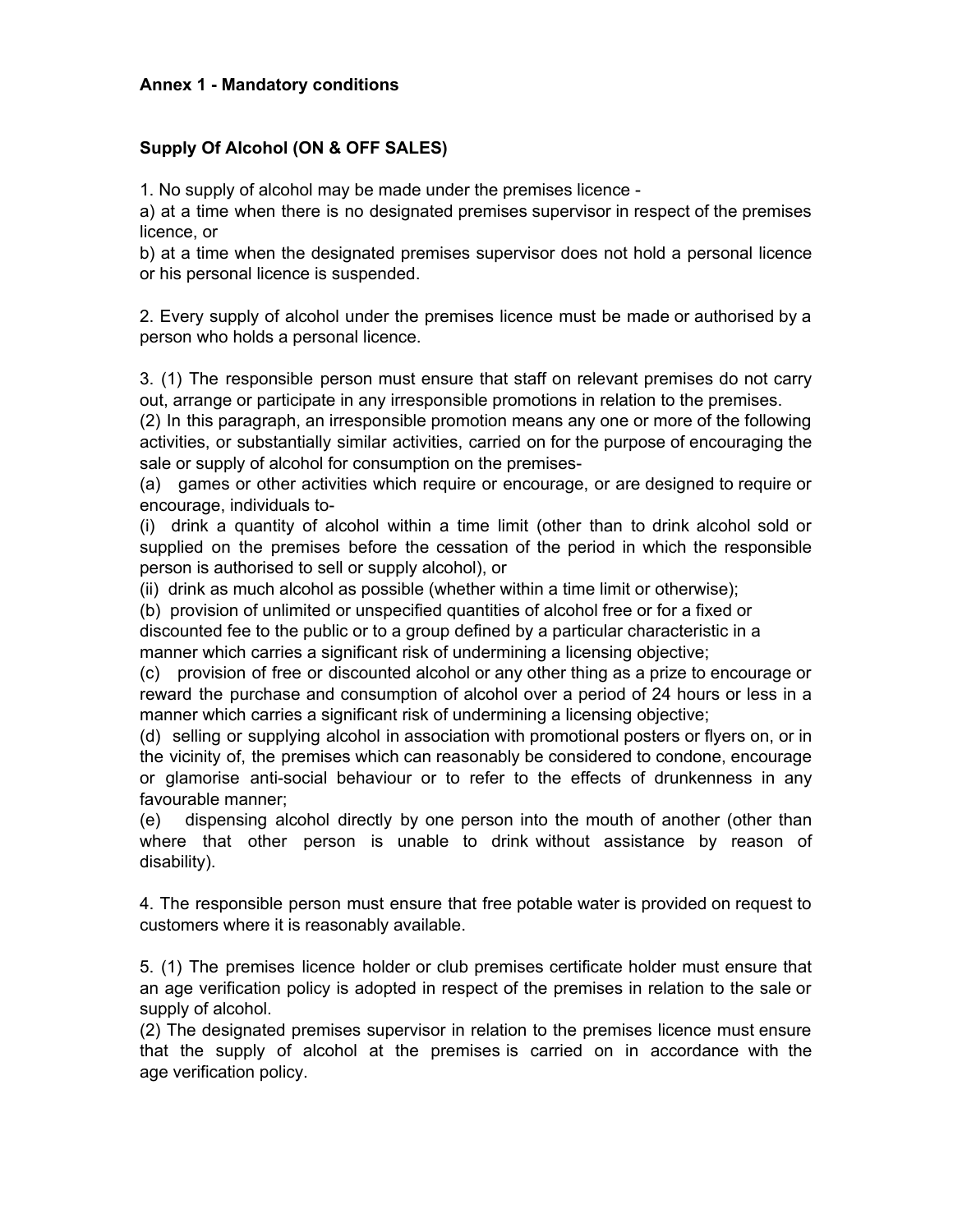(3) The policy must require individuals who appear to the responsible person to be under 18 years of age (or such older age as may be specified in the policy) to produce on request, before being served alcohol, identification bearing their photograph, date of birth and either-

(a) a holographic mark, or

(b) an ultraviolet feature.

6. The responsible person must ensure that-

(a) where any of the following alcoholic drinks is sold or supplied for consumption on the premises (other than alcoholic drinks sold or supplied having been made up in advance ready for sale or supply in a securely closed container) it is available to customers in the following measures-

(i) beer or cider: 1/2 pint;

(ii) gin, rum, vodka or whisky: 25 ml or 35 ml; and

(iii) still wine in a glass: 125 ml;

(b) these measures are displayed in a menu, price list or other printed material which is available to customers on the premises; and

(c) where a customer does not in relation to a sale of alcohol specify the quantity of alcohol to be sold, the customer is made aware that these measures are available."

7. 1. A relevant person shall ensure that no alcohol is sold or supplied for consumption on or off the premises for a price which is less than the permitted price.

8. For the purposes of the condition set out in paragraph 1-

(a) "permitted price" is the price found by applying the formulawhere-

(i) P is the permitted price,

 $P = D + (D \times V)$ 

(ii) D is the amount of duty chargeable in relation to the alcohol as if the duty were charged on the date of the sale or supply of the alcohol, and

(iii) V is the rate of value added tax chargeable in relation to the alcohol as if the value added tax were charged on the date of the sale or supply of the alcohol;

(c) "relevant person" means, in relation to premises in respect of which there is in force a premises licence-

(i) the holder of the premises licence,

(ii) the designated premises supervisor (if any) in respect of such a licence, or

(iii) the personal licence holder who makes or authorises a supply of alcohol under such a licence;

(d) "relevant person" means, in relation to premises in respect of which there is in force a club premises certificate, any member or officer of the club present on the premises in a capacity which enables the member or officer to prevent the supply in question

9. Where the permitted price given by Paragraph (b) of paragraph 2 would (apart from this paragraph) not be a whole number of pennies, the price given by that sub-paragraph shall be taken to be the price actually given by that sub-paragraph rounded up to the nearest penny.

10.-(1) Sub-paragraph (2) applies where the permitted price given by Paragraph (b) of paragraph 2 on a day ("the first day") would be different from the permitted price on the next day ("the second day") as a result of a change to the rate of duty or value added tax.

(2) The permitted price which would apply on the first day applies to sales or supplies of alcohol which take place before the expiry of the period of 14 days beginning on the second day.